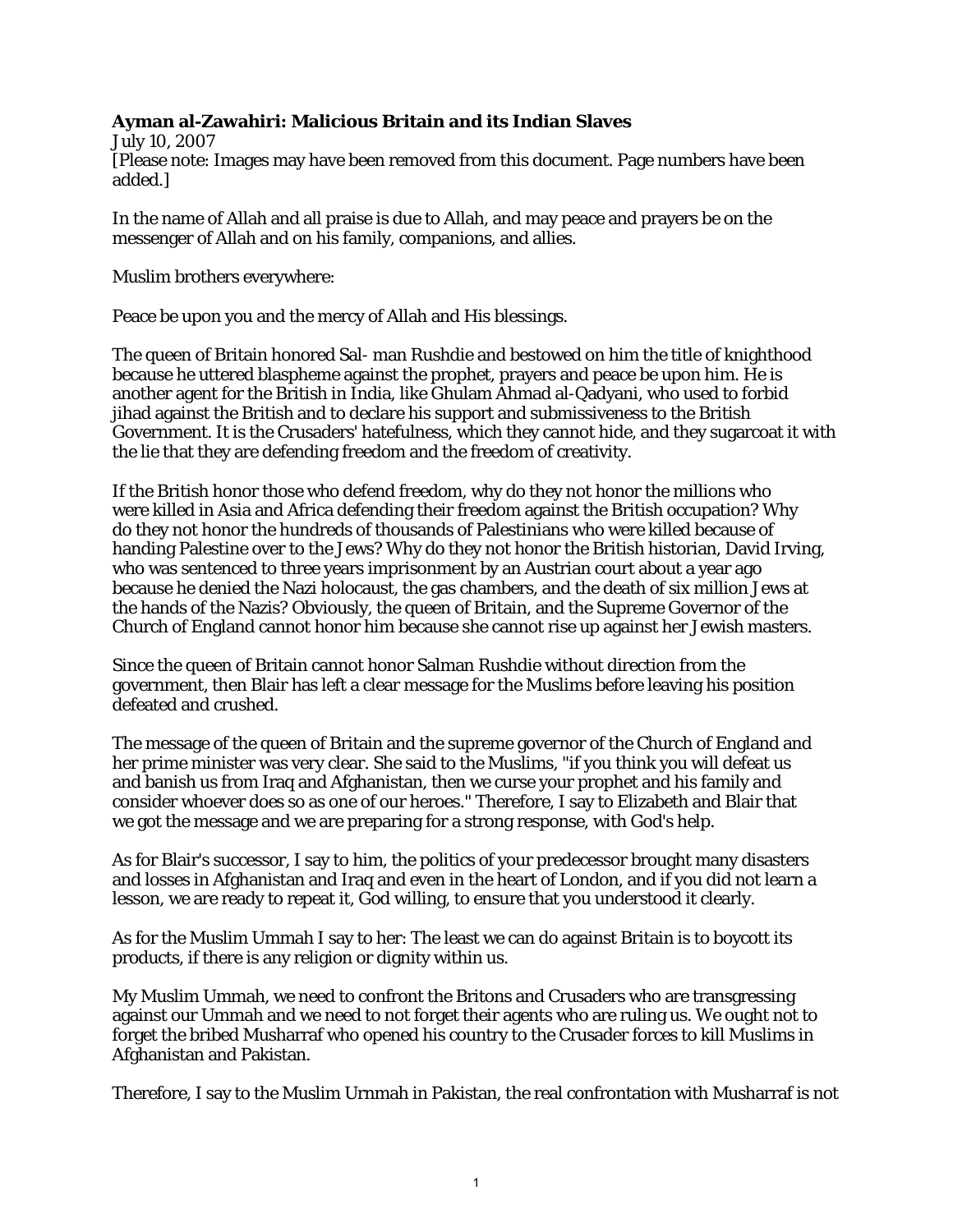by protesting or through the fictitious elections, rather it is by supporting jihad in Afghanistan against the Crusaders with lives and money. The empowerment of the Islamic State in Afghanistan is the hope for a real change in the whole region, and it is, with God's permission, the final strike for the Crusaders' projects and their bribed helpers in south Asia.

We need not forget also the handful of agents in the Arab countries, among them the agents of Lebanon, who earn their livelihood by selling their religion and honor to the Crusaders and the Jews.

That blessed operation that targeted the international forces south of Lebanon was a slap to those agents. That operation was an answer to the invading Crusader forces for occupying a dear part of the Islamic countries and an answer to them for enforcing the disarmament in it, to prevent the continuity of the mujahideen in Lebanon with their brothers in Palestine, because they want to protect the Zionist Entity that occupies Jerusalem.

As I believe, that blessed operation expresses the rejection of the Muslims and mujahideen in Lebanon of the situation that was agreed upon by the international and regional forces that is imposed upon the mujahideen and the Muslims in Lebanon.

I urge the Muslims in Lebanon not to accept this situation under any circumstances and to strive with all they have to break the siege that is imposed against them. This is the duty of every Muslim in Lebanon, young and old, man or woman, and teacher or student. Lebanon is one of battlefields of Islam. The forces who are against Islam wish that it will be separated from the Islamic Ummah so they can implement whatever plans they want in it.

The news reported some parties condemning this operation; those parties are the ones who approved the regression of the Lebanese borders 30 kilometers back and approved the presence of the Crusader forces inside Lebanon and approved to separate the mujahideen in Lebanon from the mujahideen in Palestine.

I am surprised, why do they condemn this operation? What do they have to do with it? If they are not able to participate in jihad, let them leave it to others. Or are they sure about the safety of the international forces and are committed to it?

This is part of the greater contradiction in which they are living: fighting the Jews and the American scheme is permissible in Lebanon and Palestine but forbidden in Afghanistan and Iraq. Conspiring with the Zionist-Crusader occupier and his supporters is forbidden in Lebanon and Palestine but it is permissible in Iraq and Afghanistan.

The Muslim Ummah, blessed with the God-given understanding of creed and reality, is no longer fooled by this contradiction and these schemes, even when these are carried out in the name of Islam and jihad.

The major developments going on in many of the Islamic countries have exposed numerous entities and have stripped the masks off of many faces. Ruminating over empty slogans no longer hides any truths.

Muslims in Lebanon are stuck between two fires: the fire of those collaborating with America and its supporters from one side, and the fire of those tied to the regional forces and their schemes from another; even if such ties dictate a recognition of the powers that are invading the Muslim countries, supporting them in Lebanon, Iraq, and Afghanistan, and bending to the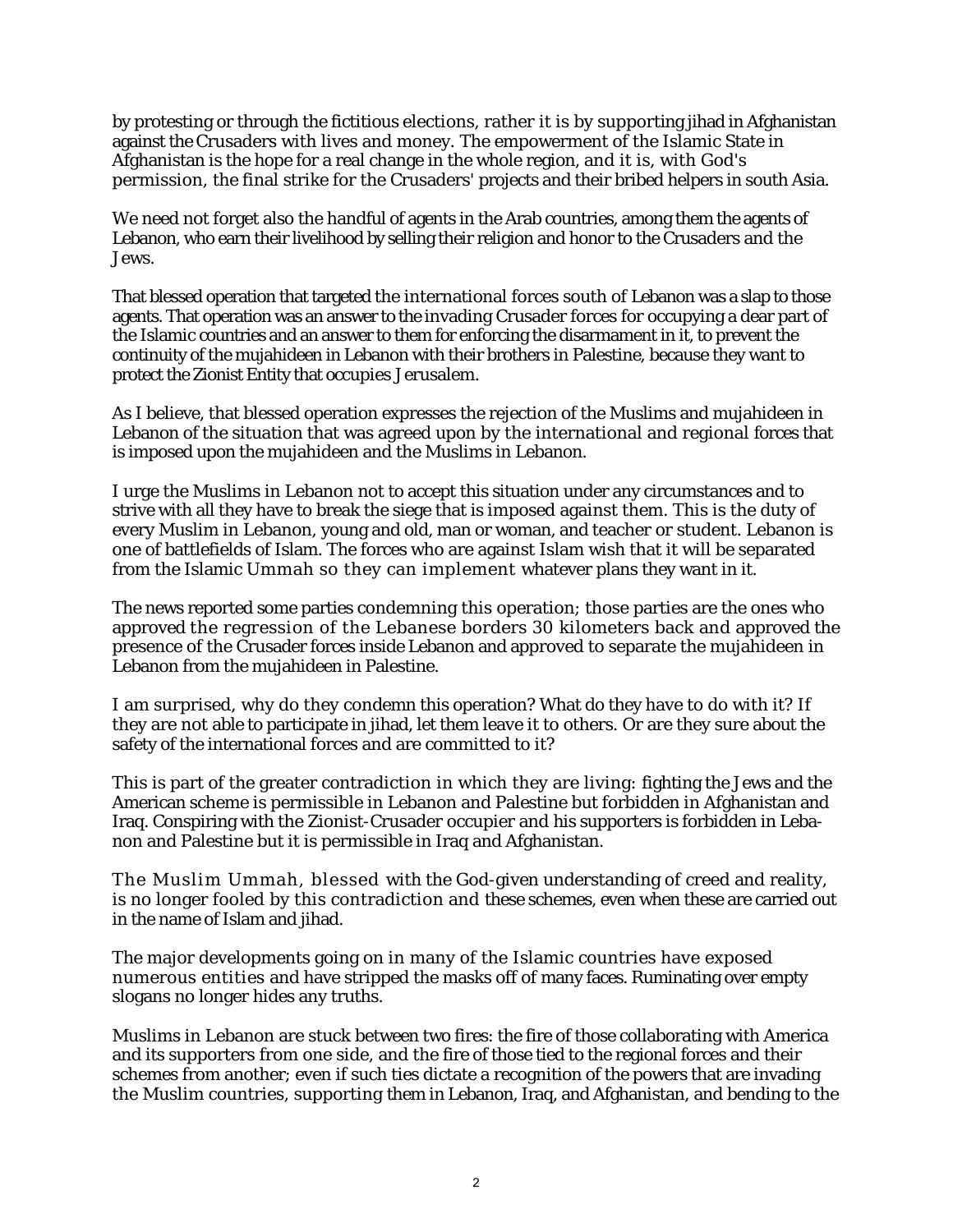decisions of the international legitimacy and its rules issued against them.

I know that the Sunnis and jihadists have a long and arduous road ahead of them. However, I bring them good tidings that the jihadist revival that is spreading through the lands of Islam has renounced and revolted, by the grace and power of God, against the attempts of domination, containment, cheating, and theft. With God's help and might, it is on its way to the doors of Jerusalem and on its way to liberate all of the Muslim lands that have been occupied from the times of the occupation by Andalusia and up to the occupation of Iraq.

Therefore, those who conspire against jihad and against the mujahideen in Lebanon through American forces, Zionist collaboration, and Saudi money, should know that they are digging their own graves and that the Americans and the Jews will not defend them because they themselves are looking for someone to defend them. Those who doubt this must consider the scenario of Vietnam or Afghanistan.

My Muslim brothers everywhere, we must reject and denounce the global and Arab decisions which justify the occupation of Muslim land by its enemy, including Resolution 1701 and the rulings of acquiescence to the Jews, the Oslo resolutions, and other such decisions to end with the latest Mecca agreement which renounced four- fifths of Palestine.

I hereby appeal to the leadership of HAMAS, which has signed the Mecca agreement, to rise up to the level of historic responsibility by conforming to the laws of the Islamic Sharia and by rejecting all the rulings which relinquish Palestine, starting with the 1947 Partition Plan and ending with the Initiative of Friedman and Abdallah in Mecca. Furthermore, they should know that our religion has ordained us to oppose the Zionist-Crusader campaign; it has ordained us to face it with jihad so that all religion will be for God.

In leafing through published material on the Internet, I found an article by Dr. Abd-al-Aziz al-Rantisi, God rest his soul, entitled "Why Do We Not Besiege America?" in which he begins by saying: "God has shown us that it is a form of divine justice to treat our enemies in the same way they treat us." "If anyone commits aggression against you, attack him just as he has attacked you" [Koranic verse; Al-Baqarah 2:194].

He then, may God grant him His mercy, classified the types of blockades we could put against American into an economic blockade, terror blockade, media blockade, and tourism blockade. He, may God grant him His mercy, said about the terror blockade: "Because America deprived us of security in Palestine, Afghanistan, Iran, the Philippines, Chechnya, Kashmir and other areas and continues to strike us either directly or by giving our enemies all kinds of support in order to strike us on her behalf, we must respond to this aggression by putting a blockade of terror against America. We must not let those who deprived us of security live in security. Every time the Americans set foot on one of the lands of the Muslims, their main intention was to commit some kind of aggression. They are the ones who test the latest achievement of the American diabolic mind in weapons of mass destruction against us, and they are the ones who continue to incite their allied regimes to pursue and eliminate our Muslim youth, and they are the ones who fight Muslims in their daily struggle to survive, and they are the ones who plunder Muslims' resources and show creativity in their humiliation of Muslims even on their television screens as they did in the Nazi-Zionist detention in Guantanamo and as they are doing today in Iraq. We cannot account for all of the American forms of aggression against Muslims but suffice it to say that the American propaganda has turned every Muslim into a terrorist pursued and wanted everywhere in the world. Why should we not pursue them the way they pursue us? What should we not terrorize them the way they terrorize us?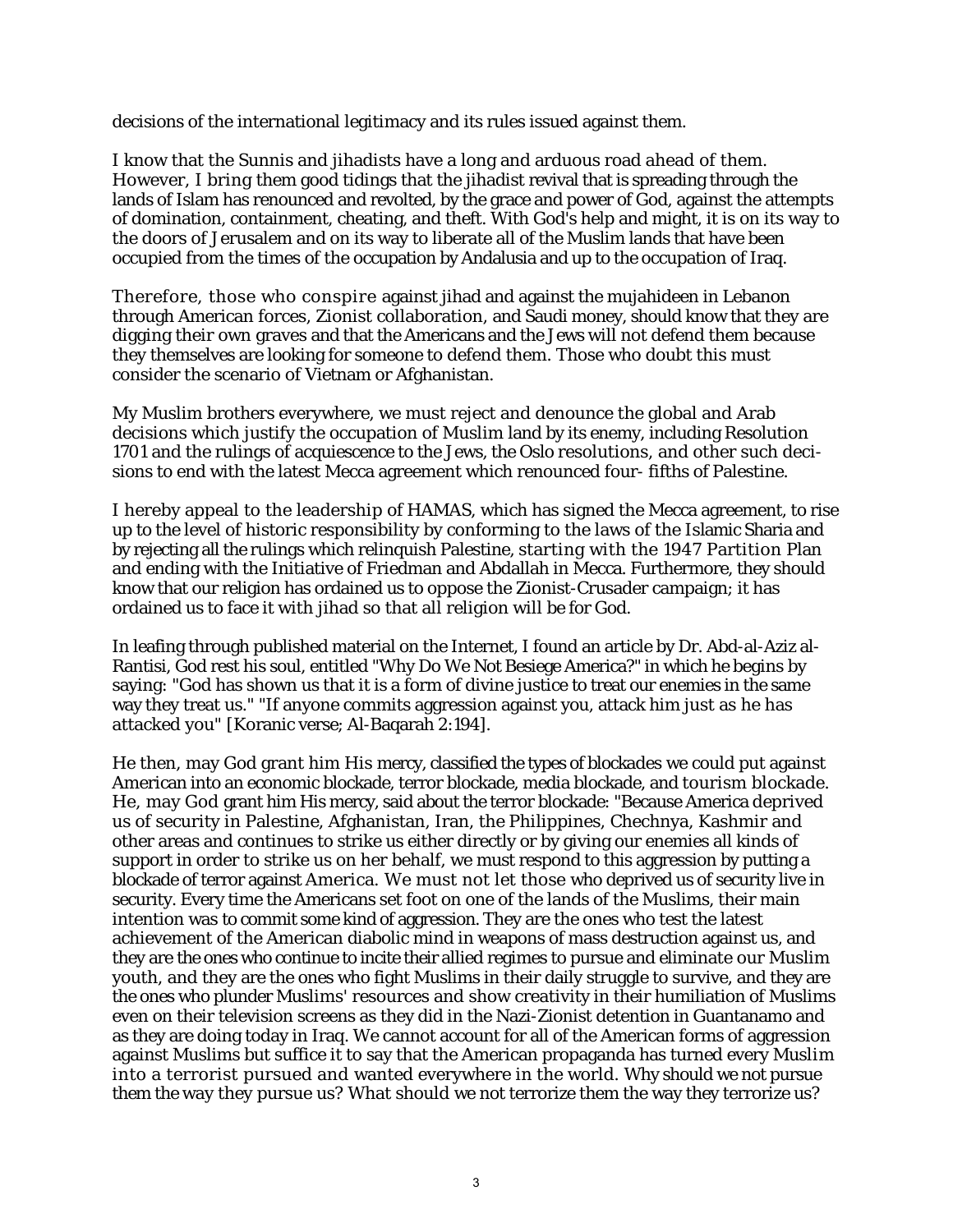We are capable of doing that. Do we not have the right to turn our bodies into bombs in the absence of any weapons of mass destruction with which they kill our children? We shall never taste security as long as those killers do not realize that their security cannot be achieved at the expense of our security." The end of his words, may God grant him His mercy.

Is this kind of spirit still around? I ask God that it is the case.

The leadership of HAMAS today has a new opportunity to discard the Mecca agreement in which it surrendered four-fifths of Palestine and to frankly announce that it rejects all international agreements that stole Palestine from the Muslim nation and handed it to the Jews, and to clearly and frankly announce that as an Islamic movement it cannot accept or respect any international or Arab resolution that surrenders one inch of the lands of Islam.

The leadership of HAMAS must choose between two things: to lead a local movement limited to a small piece of land only interested in national liberation that has nothing to do with the causes of the Muslim nation and is willing to accept any political regime imposed upon it in return and willing to go along and bow to the international and Arab resolutions in return for approval and acceptance of the international community, or to lead an Islamic jihadist movement that seeks to establish God's way on earth, to fight so that God's religion becomes supreme, and to represent the central cause of the jihadist Muslim nation for the sake of liberating its land and establishing the caliphate, thus becoming part of the Muslim nation fighting one battle for one nation with one creed against one enemy. The two choices are very different, and so is the price to be paid by the leadership that holds firm to these fixed principles and the one that surrenders them.

But my mujahideen brothers in Palestine, I call on them to follow the Hadith of the prophet, peace be upon him: "A man came to the prophet, peace be upon him, and said: 'a man fights for pride, for courage or for showing off. Which one fights for the sake of God?' He said, 'that who fights so that God's words would be supreme is fighting for the sake of God' [Hadithl. And I ask them to unify their ranks and unite around the book of God and the Sunnah of His prophet, peace be upon him, and to reject disagreements and fighting amongst themselves. "0 ye who believe! When ye meet a force, be firm, and call Allah in remembrance much (and often); that ye may prosper: And obey Allah and His Messenger. and fall into no disputes, lest ye lose heart and your power depart; and be patient and persevering: For Allah is with those who patiently persevere" [Koranic verse; al-Anfal 8:45-46].

I ask them to be loyal to God's religion, and to accept only God's judgment. "But no, by the Lord, they can have no (real) Faith, until they make thee judge in all disputes between them, and find in their souls no resistance against Thy decisions, but accept them with the fullest conviction" [Koranic verse; An-Nina 4:651. And that they should accept no principle or ideology but His. "Do they then seek after a judgment of (the days of) ignorance? But who, for a people whose faith is assured, can give better judgment than Allah" [Koranic verse; al- Ma' idah 5:501, and that they should know that to be enabled is a test and tribulation. "(They are) those who, if We establish them in the land, establish regular prayer and give regular charity, enjoin the right and forbid wrong: with Allah rests the end (and decision) of (all) affairs" Koranic verse; al-Hajj 22:41].

They should know that they are heading toward a fierce battle, thus they should remember the word of God, the Almighty: "0 ye who believe! If ye will aid (the cause of) Allah, He will aid you, and plant your feet firmly" [Koranic verse; Mohammed 47:7], and His saying: "And an assurance to your hearts: (in any case) there is no help except from Allah, the Exalted, the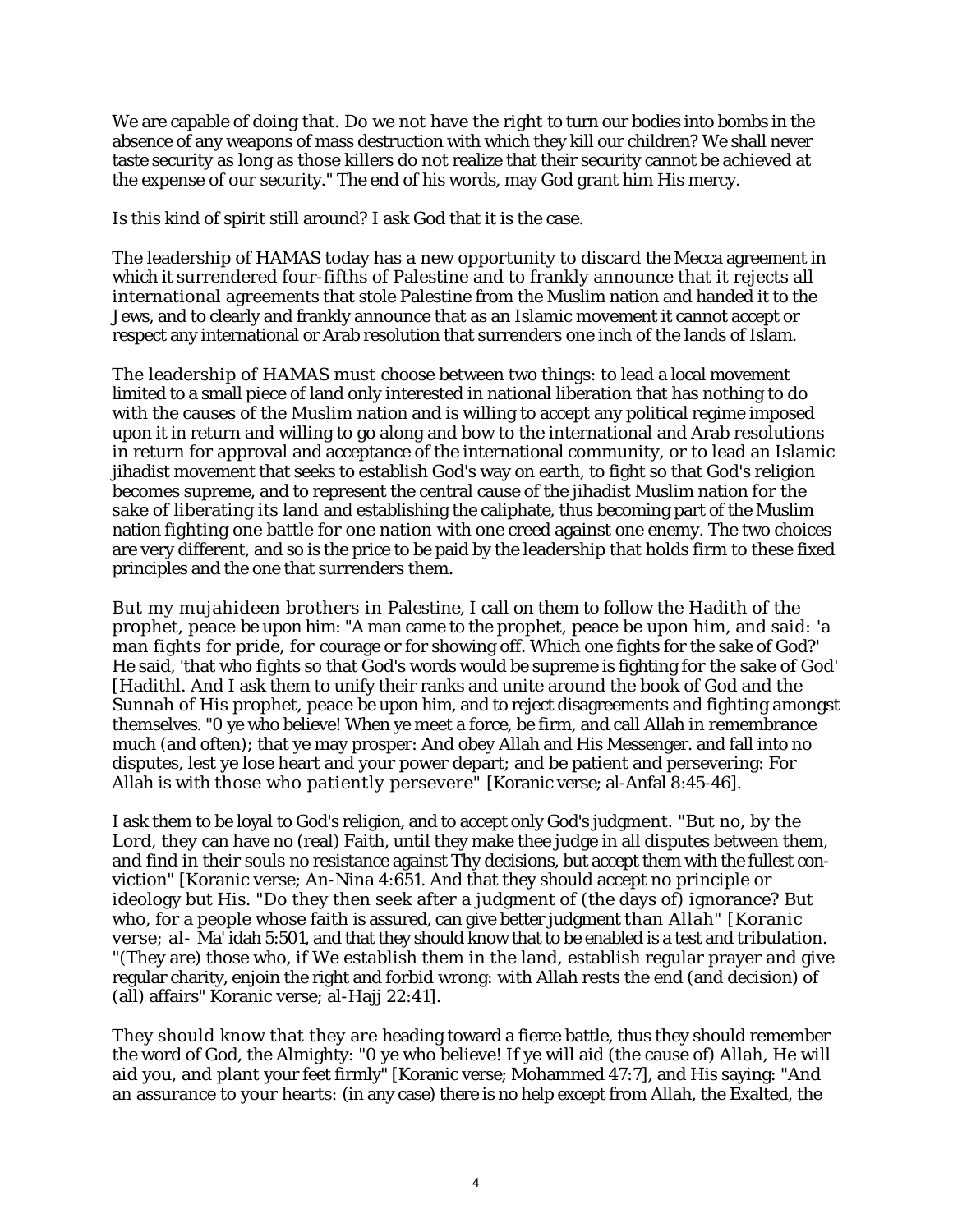Wise" [Koranic verse; al-Imran 3:126]. I invite them to learn that in their confronting the traitors, those who sold Palestine, the agents, they have moved a step in the direction of victory. Beware, beware of retreating or going backward, deceived by political solutions and regional deals. They, instead, should rely on God and beg for victory and steadfastness. "How many of the prophets fought (in Allah's way), and with them (fought) Large bands of godly men? but they never lost heart if they met with disaster in Allah's way, nor did they weaken (in will) nor give in. And Allah Loves those who are firm and steadfast. All that they said was, Our Lord! Forgive us our sins and anything We may have done that transgressed our duty: Establish our feet firmly, and help us against those that resist Faith" [Koranic verse; al-Imran 3:146- 147].

I very seriously warn them to be wary of the Arab regimes, especially the Egyptian, the Saudi, and Jordanian regimes, and I warn them again and again of the most cunning weapons of those regimes, the palace scholars, the Marines' jurisprudence experts, and the preachers of retraction, who will seek to weaken their determination and lead them away from their true battle. Those Marines' jurisprudence experts will make it permissible for the Palestinians to fight under the Fatah banner against HAMAS, exactly as they did previously, and make it allowable for the Muslims to fight in the American Army under the banner of the cross against the Muslims in Afghanistan.

The Marines' jurisprudence experts are always ready to serve such regimes that do not consider the American forces or the Israeli Army a danger to the regimes existence because together they form a pact for the defense of the White House Caesars. But they do consider any jihadist movement a grave danger to them because these regimes did not exist but to make the Muslim nation surrender to the Crusaders and to Jewish control.

Those regimes have armies of scholars of beggary and Marines' jurisprudence experts, which they use to change the true Islam, the Islam of monotheism and jihad which enjoins the right and forbids the wrong, to a fake American Islam that worships by bowing to the idols of the American power that will not be moved by any vice nor will it defend any oppressed.

I am here appealing to the mujahideen in HAMAS and all the mujahideen in Palestine and even all the active movements for Islam to cooperate and support each other in order for the word of God to be supreme and for the Sharia to rule and have an undisputed authority and in order to free all occupied Muslim lands and to establish the caliphate that does not know national affiliation and does not adhere to Sykes- Picot borders.

My Muslim nation, here the events in Palestine prove to every observer that the most important faction in the Arab national movement has been transformed to a security services institution for the Zionists under the supervision of General Dayton, and here is Olmert in the Sharm al-Sheikh conference promising to support the secularists, the sellers of Palestine, with weapons, according to Dayton's directives.

My Muslim nation, the Americans and the Jews are not on Mars, but on our borders, even in our own land with all their military personnel and equipment, and what we see today in Afghanistan, Iraq, Palestine, and Somalia might be repeated tomorrow in any city and in every country, and we will not be saved by the secular calls for nationalism, socialism, liberalism, and submissiveness, but what will save us is holding the rope of God and returning to our Islam, engaging in jihad and supporting the mujahideen.